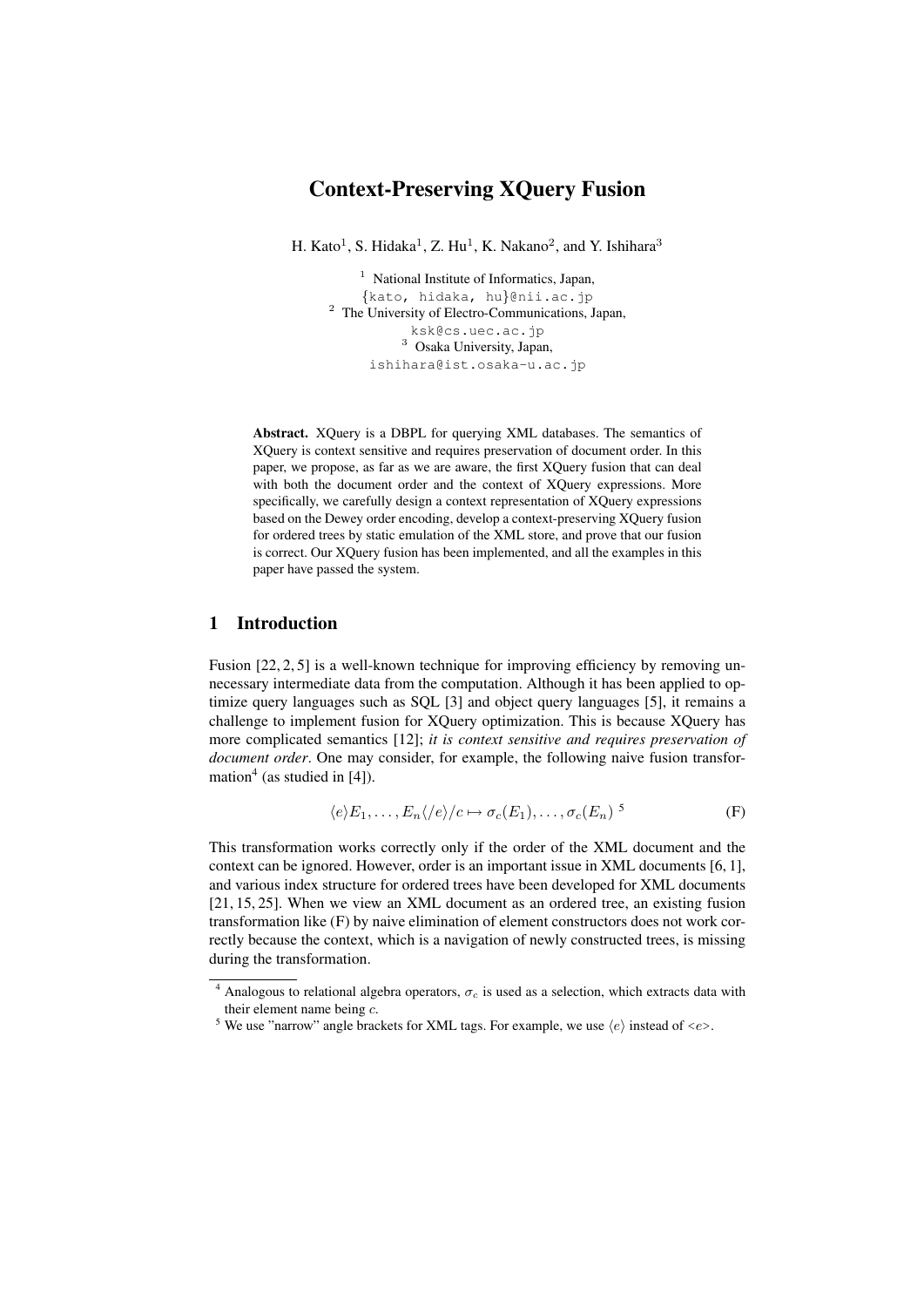

Fig. 1. Source XML: *S* (left). XQuery expression: *e<sup>m</sup>* (middle) and the serialized result: *T* (right).

Consider the simple case illustrated in Figure 1, where the query *e<sup>m</sup>* (the middle) is applied to the source  $S$  (the left), and the target  $T$  (the right) is obtained as the serialized result. Let us apply the following query  $e_1$  to the serialized  $T$ ,

 $e_1$ : **let**  $\$v := (\frac{\sqrt{sa}}{\hbar s}, \frac{\sqrt{sa}}{\hbar s})$  **return**  $\$v/item.$ 

Since the semantics of "axis access" by using "/" in XQuery (and XPath) requires sorting without duplicates in the document order, the correct result is the following sequence of "item" elements:

 $\langle \text{item}\rangle \langle c/\rangle \langle / \text{item}\rangle$ ,  $\langle \text{item}\rangle \langle d/\rangle \langle / \text{item}\rangle$ ,  $\langle \text{item}\rangle \langle a/\rangle \langle / \text{item}\rangle$ ,  $\langle \text{item}\rangle \langle b/\rangle \langle / \text{item}\rangle$ .

However, for the composite query  $e_1 \circ e_m$ , by unfolding the expression  $e_m$ , we can get

let  $t := \langle sa \rangle \{ (\langle \text{lhs} \rangle / \text{na/rhs} / \text{item} \langle \text{/lhs} \rangle, \langle \text{rhs} \rangle / \text{na/lhs} / \text{item} \langle \text{/rhs} \rangle) \} / \langle sa \rangle$ **return** let  $\$v := (\$t/r$ hs,  $\$t/l$ hs) **return**  $\$v/t$ item.

Now if we perform the calculation according to the context-insensitive fusion rule (F):

```
e_1 \circ e_m→ {(variable expansion for $t); (F)}
 let \mathcal{F}_v := (\langle \mathsf{rhs} \rangle / \mathsf{na} / \mathsf{l}\mathsf{hs}/\mathsf{item} \langle \mathsf{rhs} \rangle, \langle \mathsf{Ins} \rangle / \mathsf{na} / \mathsf{rhs}/\mathsf{item} \langle \mathsf{f} \mathsf{hs} \rangle)return $v/item
      → {(variable expansion for $v); (F)}
 (/na/lhs/item, /na/rhs/item)
```
then evaluating the transformed query (*/*na*/*lhs*/*item*, /*na*/*rhs*/*item) on *S* gives

 $\langle\langle\text{item}\rangle\langle\text{a}/\rangle\langle\text{/item}\rangle$ ,  $\langle\text{item}\rangle\langle\text{b}/\rangle\langle\text{/item}\rangle$ ,  $\langle\text{item}\rangle\langle\text{c}/\rangle\langle\text{/item}\rangle$ ,  $\langle\text{item}\rangle\langle\text{d}/\rangle\langle\text{/item}\rangle$ 

whose order of "item" elements is different from the expected result. Furthermore, if we consider the query  $e_2$  on  $T$ :

 $e_2$ : **let**  $\frac{6}{3}v := \frac{1}{5}$  /sa/rhs/item **return**  $\frac{6}{3}v$ /...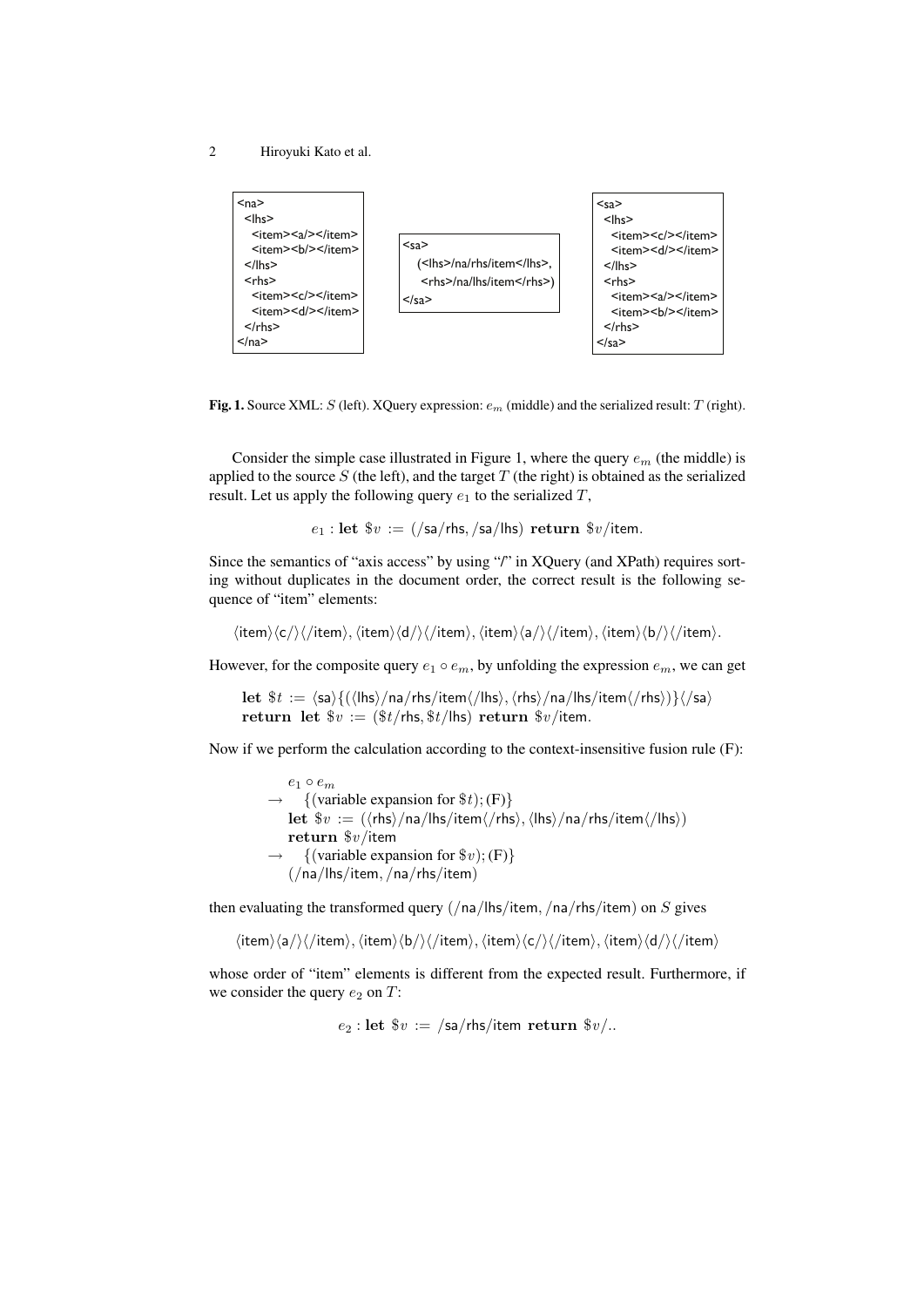then although the expected result of  $e_2$  to  $T$  is the "rhs" element, the result of the transformed query from  $e_2 \circ e_m$  via similar steps above is the "lhs" element. In both examples, the problem is caused by not having the context, which is a tree navigation over the newly constructed XML fragment using  $\langle sa \rangle$ ... $\langle /sa \rangle$  in  $e_m$ .

The problem of the existing fusion transformation lies in that the naive elimination of element constructors during the transformation does not preserve the (computation) context because element constructors construct ordered trees. This implies that eliminating element constructors in XQuery expressions and preserving the context of the expressions are conflicting requirements. The purpose of our work is to propose a new fusion mechanism to meet these two requirements. To this end, we should find a way to manage the context of the original expressions in developing a correct fusion transformation.

While we will show the concrete solution to both examples at the end of this paper, we shall give an intuitive idea of our solution to the first example here. For two step expressions */*na*/*rhs*/*item and */*na*/*lhs*/*item in *e<sup>m</sup>* which constructs the ordered tree *T*, there is a fact that the items of the sequence generated by */*na*/*rhs*/*item always precede ones generated by */*na*/*lhs*/*item in the ordered tree *T* for an arbitrary XML store. By adding this information to these two step expressions, for given  $e_1 \circ e_m$ , we can formulate the correct XQuery expression (*/*na*/*rhs*/*item*, /*na*/*lhs*/*item) from this information. We call this information, context.

We propose a novel context-preserving XQuery fusion for when an XML document is modeled as an ordered tree. Our basic idea is *to lift dynamic operations on XML store to the static level of expression*. Our main contributions can be summarized as follows.

- To keep track of context, we carefully design the context representation of XQuery expressions to reflect the properties of element constructions. This enable us to statically emulate newly created XML fragments — created by element constructors — in the XML store.
- We develop a context-preserving fusion for XQuery by partial evaluation and prove the correctness of our fusion. Our fusion introduces an annotated XQuery, which is an XQuery expression with the context as an annotation, to preserve the context of the input expressions even when the element constructors are eliminated during our fusion transformation.

The paper proceeds as follows. Section 2 reviews the XQuery semantics and introduces value equivalent expressions to show our fusion concisely. In Section 3, we carefully design the context of XQuery expressions by extending Dewey code and its order to suite the semantics of XQuery expressions. Section 4 presents the algorithm of context-preserving fusion using the extended Dewey code and its order. We discuss related work in Section 5 and conclude the paper in Section 6.

## 2 XQuery Semantics

To show our XQuery fusion concisely and that it is semantics-preserving, we briefly review the semantics of the core part of XQuery that is based on [12]. Our target XQuery expressions, a subset of XQuery, are as follows.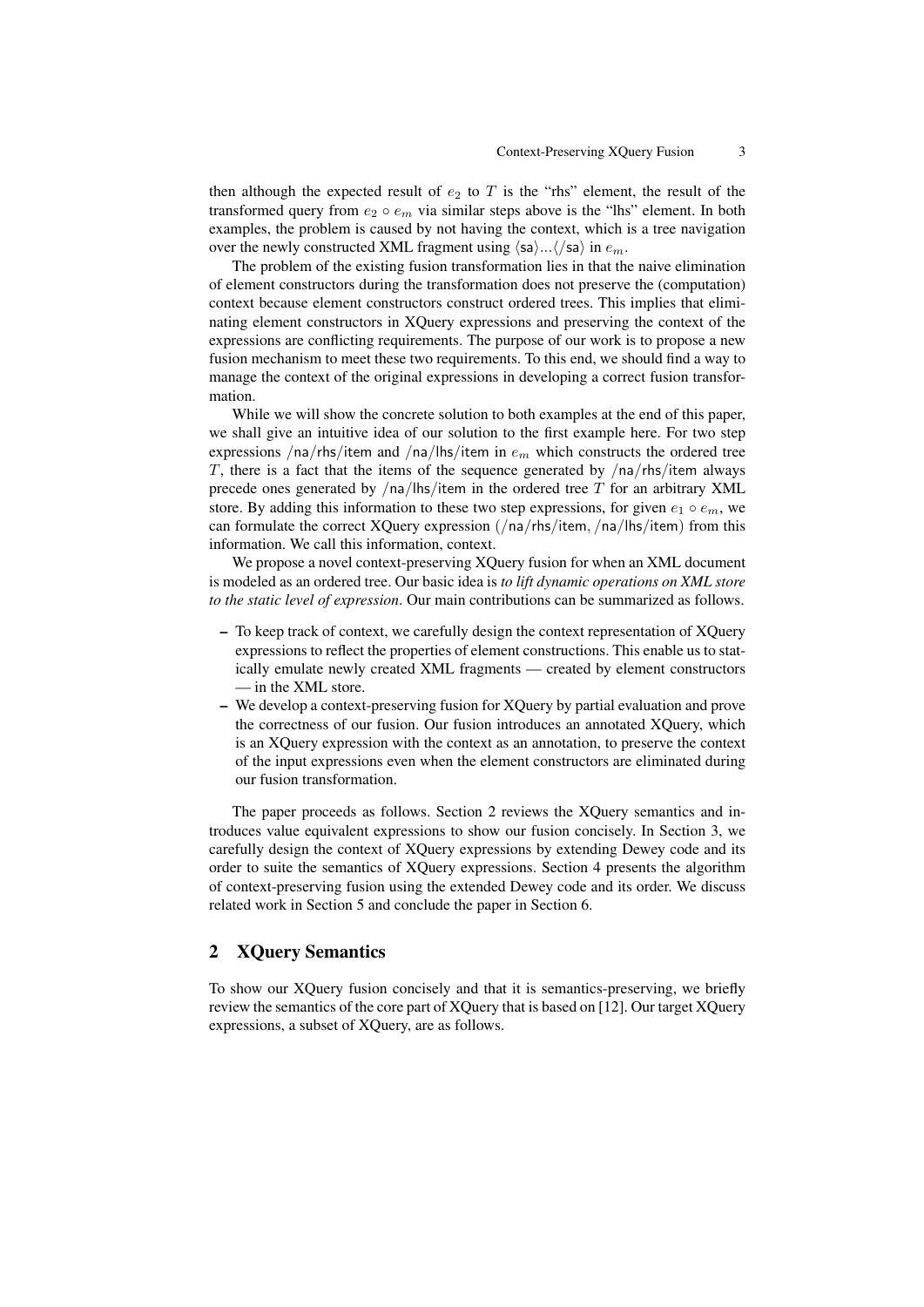$$
e ::= \text{\$v} \mid (e, e, ..., e) \mid () \mid e/\alpha :: \tau \mid \text{for } \text{\$v} \text{ in } e \text{ return } e
$$
  
|\n
$$
| \text{ let } \text{\$v} := e \text{ return } e \mid \langle t \rangle e \langle /t \rangle
$$

A query expression can be a variable  $v$ , a sequence expression  $(e_1, \ldots, e_n)$  where each subexpression  $e_i$  is not a sequence expression, an empty sequence (), a location step expression  $e/\alpha$ :: $\tau$  where  $\alpha$  is an axis which can be child, self, parent (..), and  $\tau$  is a name test which can be a tag name *t* or *∗* (an arbitrary tag), a "for"-expression, a "let" expression, or an element construction expression  $\langle t \rangle e \langle t \rangle$ . Since we focus on newly constructed trees that consist of XML nodes, to simplify the presentation, a constant c is represented by "empty-element tags" like  $\langle c \rangle$ . Although constants themselves are not nodes, they become a (text) node when they occur in an element constructor. For example, a constant "abc" is not a node i.e., this constant does not populate any ordered trees. On the other hand, consider  $\langle a \rangle^4$  abc" $\langle /a \rangle$ ; in this expression, the constant "abc" is a text node because the constant occurs in the element construction of  $\langle a \rangle$ *(...)* $\langle a \rangle$ *i.e.*, this constant is a child node of the element node of a. We could define the semantics of constants with such behavior, but this would make our presentation unnecessarily complex.

#### 2.1 Sequence: Data Model in XQuery

The data model of XQuery is *sequences* [23]. A sequence is an ordered collection of zero or more items. One important characteristic of the data model is that sequences are *flat* in the sense that a sequence never contains other sequences; if sequences are combined, the result is always a flattened sequence. In addition, there is no distinction between an item and a singleton sequence containing that item, i.e., we often write [*a*] as *a* or vice versa.

We denote the empty sequence as [], non-empty sequences for example as [a,b,c], and the concatenation of two sequences  $s_1$  and  $s_2$  as  $s_1 + s_2$ . We use  $\in$  for sequence containment in addition to set containment and  $[d]$   $d \in D \wedge \phi(d)]$  for a sequence of *d* obtained by selecting them from *D*, all items that satisfy  $\phi(d)$ .

#### 2.2 Dewey Order Encoding and XML Store

An XML document is modeled as an ordered tree. *Document order* in an XML document is a total order defined over the nodes in a tree, and this order is determined by a preorder traversal of the tree. This order plays an important role in the semantics of XQuery, especially in node creation and axis accesses. An XQuery expression is evaluated against an XML store which contains XML fragments with their document order. This store contains fragments that are created as intermediate results, in addition to the initial XML documents [12].

Dewey order encoding of XML nodes is a lossless representation of a position in the document order [15, 21]. In Dewey order, each node is represented by a path from a root using '.' : (1) a root node is encoded by  $r \in \mathcal{R}$ , where  $\mathcal{R}$  is a countably infinite set of special codes; (2) say that a node *a* is the *n*-th child of a node *b*; then the Dewey code of  $a$ ,  $did(a)$ , is  $did(b)$ .*n*. The fact that the relative order of nodes in distinct trees is implementation-dependent leads to nondeterminism in XQuery. Therefore, if two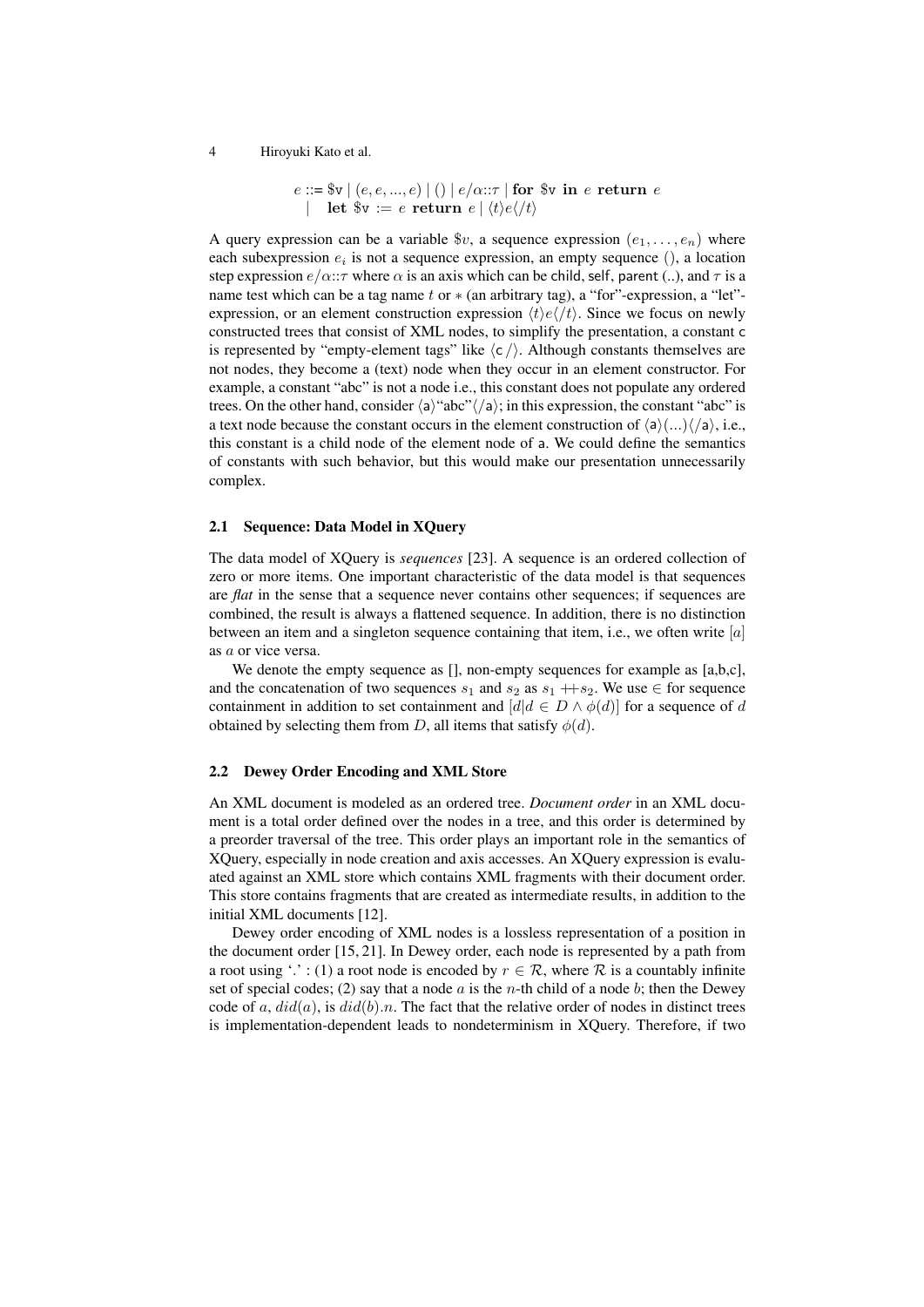Dewey codes begin with different codes, it implies that the two nodes are in different ordered trees. By using Dewey order encoding, one can easily compute axis relations. For example, ancestor( $d_1$ ,  $d_2$ ) holds when  $d_1$  has the form  $d_2$ *.n*<sub>1</sub>*.n*<sub>2</sub>*.*  $\cdots$  *.n*<sub>k</sub>.

Let  $T$  be a set of symbols for element names, and  $D$  be a countably infinite set of Dewey codes on which a strict partial order  $\lt$  and the equality  $=$  is defined.

**Definition 1 (Simple XML Store).** A simple XML store is a pair  $St = (D, \nu)$ , where *(a) D is a finite subset of D and (b)*  $\nu$  *is a partial function*  $\nu$  :  $D \mapsto T$  *that maps a Dewey code to its element name.*

For instance, the store of the source *S* in Figure 1 is defined as  $St_0 = (D_0, \nu_0)$ , where  $D_0 = \{s, s.1, s.1.1, s.1.1.1, s.1.2, s.1.2.1, s.2, s.2.1, s.2.1.1, s.2.2, s.2.2.1\}$  and  $\nu_0(s) = \text{na}, \nu_0(s.1) = \text{lhs}, \nu_0(s.2) = \text{rhs}, \nu_0(s.1.1) = \nu_0(s.1.2) = \nu_0(s.2.1) = \nu_0(s.2.1)$  $\nu_0(s.2.2) = \text{item}, \nu_0(s.1.1.1) = \text{a}, \nu_0(s.1.2.1) = \text{b}, \nu_0(s.2.1.1) = \text{c}, \nu_0(s.2.2.1) = \text{if } \nu_0(s.2.1.1) = \text{if } \nu_0(s.2.1.1) = \text{if } \nu_0(s.2.1.1) = \text{if } \nu_0(s.2.1.1) = \text{if } \nu_0(s.2.1.1) = \text{if } \nu_0(s.2.1.1) = \text{if } \nu_0(s.2.1.1) = \text{if } \nu_0(s.$ d. In what follows, we will refer to a simple XML store as an XML store. We denote the disjoint union of two stores  $St_1$  and  $St_2$  as  $St_1 \cup St_2$  (combining *D* and  $\nu$  independently).

Definition 2 (Value Equivalence, *≡*(*St*1*,St*2) ). *Given two stores St*1*, St*2*, and two nodes,*  $d_1$  *in*  $St_1$  *and*  $d_2$  *in*  $St_2$ *,*  $d_1$  *and*  $d_2$  *are said to be value equal, denoted as*  $d_1 \equiv_{(St_1,St_2)} d_2$ , *if*  $d_1$  *and*  $d_2$  *refer to two isomorphic trees, i.e., there is a one-to-one function*  $h : D_1 \mapsto D_2$  *with*  $D_1 = \{d | d \in D_{St_1} \land \text{ancestor-or-self}(d, d_1)\}$ *and*  $D_2$  = { $d|d$  ∈  $D_{St_2}$  ∧ ancestor-or-self( $d, d_2$ )}*, such that for each d and*  $d' \in D_1$ *, it holds that (1)*  $h(d) \in D_2$ *, (2)*  $\nu(d) = \nu(h(d))$ *, and (3)*  $d < d'$  *iff*  $h(d) < h(d')$ . This definition can be extended to the value equivalence over two se*quences, straightforwardly.*

#### 2.3 Formal Semantics

The formal semantics of XQuery established by W3C is defined over XQuery Core, which is a subset of XQuery [24]. While XQuery Core does not have a location step expression, the reason why our target has is that (1) evaluating path expressions is more efficient than "for"-expressions [8, 19], although theoretically, it can be translated into "for"-expressions; and (2) previous work on XQuery dealt with location steps [14, 10, 9]. Figure 2 shows the semantics of our target XQuery using a set of inference rules. In these rules, a judgment of the form  $St$ ;  $En \vdash e \Rightarrow (St', s)$  indicates that the evaluation of expression *e* against the store *St* and environment *En* (mapping variables to values) results in a (new) store  $St<sup>1</sup>$  and value *s*. The semantics of sequence expressions, "let"-expressions and variables are straightforward. The semantics of a "for"-expression (for  $v$  in  $e_1$  return  $e_2$ ) is the concatenation of the results of  $e_2$  evaluated N times for each item in the result of  $e_1$  but with  $v$  in the environment bound to the item in question in the result of  $e_1$ , where N is the length of the sequence of the result of  $e_1$ . The semantics of the element constructor ( $\langle t \rangle e \langle t \rangle$ ) and location step ( $e/\alpha$  :: *τ*) are worth futher attention because they are evaluated using the document order. The semantics of  $\langle t \rangle e \langle t \rangle$  is as follows. A new store  $St_2$  that contains a new root node having *t* as its name and having contents is created. The contents are the value-equivalent sequence to the result of *e*. *St*<sup>2</sup> is added to the input store, and the newly created root node is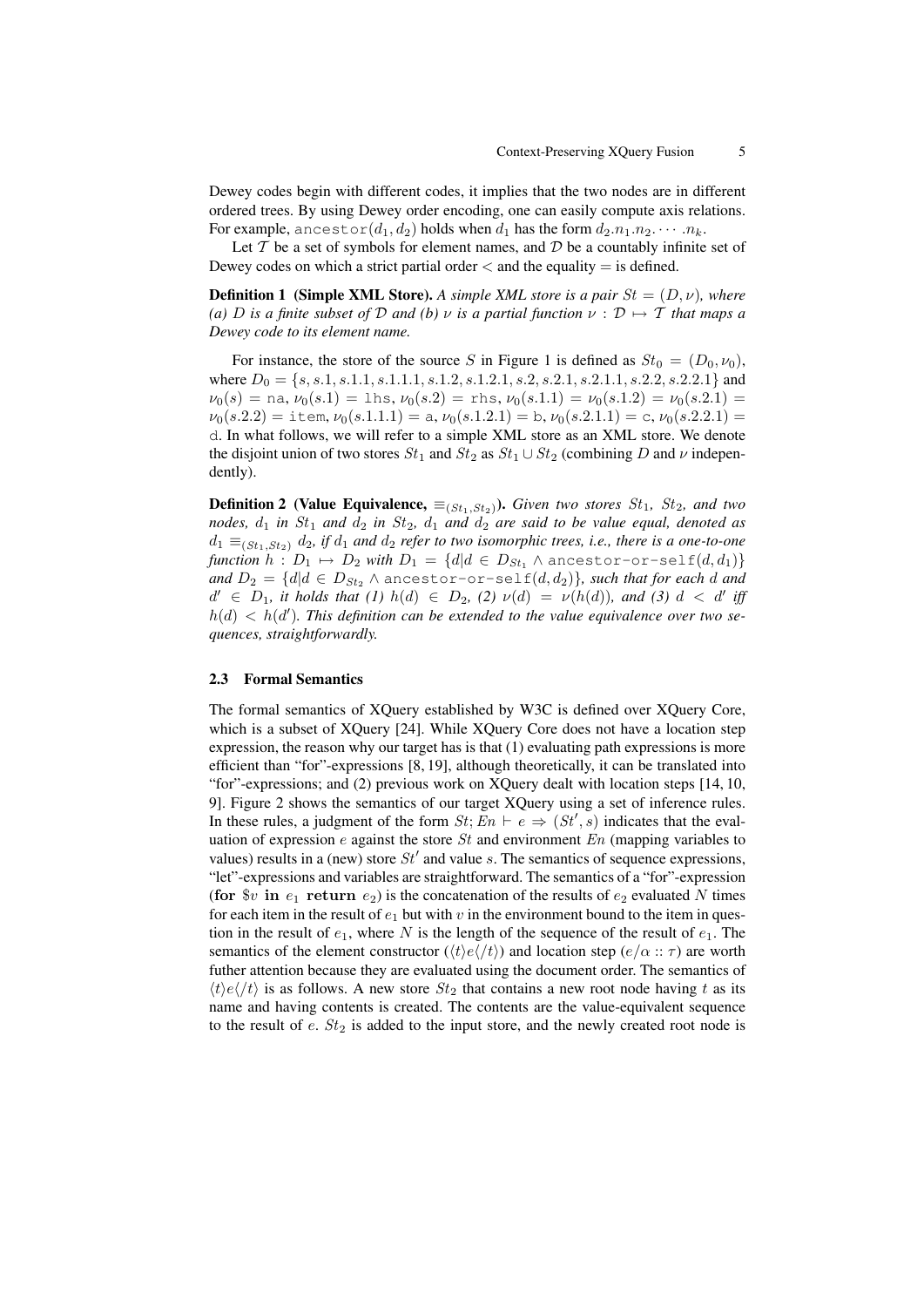$$
\frac{St; En \vdash e_1 \Rightarrow (St_1, s_1) \cdots St_{N-1}; En \vdash e_N \Rightarrow (St_N, s_N)}{St; En \vdash (e_1, \ldots, e_N) \Rightarrow (St_N, s_1 + \ldots + s_N)}
$$
\n
$$
St; En \vdash e_1 \Rightarrow (St_0, [d_1, \cdots, d_N])
$$
\n
$$
St_0; En + \{\$v \mapsto d_1\} \vdash e_2 \Rightarrow (St_1, s_1)
$$
\n
$$
\cdots
$$
\n
$$
St_{N-1}; En + \{\$v \mapsto d_N\} \vdash e_2 \Rightarrow (St_N, s_N)
$$
\n
$$
\overline{St; En \vdash \text{for } \$v \text{ in } e_1 \text{ return } e_2 \Rightarrow (St_N, s_1 + \cdots + s_N)}
$$
\n
$$
St; En \vdash e_1 \Rightarrow (St_1, s_1)
$$
\n
$$
St_1; En + \{\$v \mapsto s_1\} \vdash e_2 \Rightarrow (St_2, s_2)
$$
\n
$$
\overline{St; En \vdash \text{let } \$v := e_1 \text{ return } e_2 \Rightarrow (St_2, s_2)}
$$
\n
$$
St; En \vdash e \Rightarrow (St_1, s_1)
$$
\n
$$
St; En \vdash e \Rightarrow (St_1, s_1)
$$
\n
$$
St; En \vdash e \Rightarrow (St_1, s_1)
$$
\n
$$
St \in Sh \Rightarrow \text{let } \$v := e_1 \text{ return } e_2 \Rightarrow (St_2, s_2)
$$
\n
$$
St; En \vdash e \Rightarrow (St_1, s_1)
$$
\n
$$
f \vdash E_n \vdash e \Rightarrow (St_1, s_1) = \text{let } \text{let } \text{let } S_n \Rightarrow \text{let } \text{let } S_n \Rightarrow \text{let } S_n \Rightarrow \text{let } S_n \Rightarrow \text{let } S_n \Rightarrow \text{let } S_n \Rightarrow \text{let } S_n \Rightarrow \text{let } S_n \Rightarrow \text{let } S_n \Rightarrow \text{let } S_n \Rightarrow \text{let } S_n \Rightarrow \text{let } S_n \Rightarrow \text{let } S_n \Rightarrow \text{let } S_n \Rightarrow \text{let } S_n \Rightarrow \text{let } S_n \Rightarrow \text{let } S_n \Rightarrow \text{let } S_n \Rightarrow
$$

$$
\mathbf{do}_{St_2}[d']d' \in D_{St_2} \wedge \mathbf{child}(d', r)] = s_2 \qquad s_1 \equiv_{(St_1, St_2)} s_2
$$
\n
$$
St; En \vdash \langle t \rangle e \langle t \rangle \Rightarrow (St \cup St_2, [r])
$$
\n
$$
St; En \vdash e \Rightarrow (St_0, [d_1, \cdots, d_N])
$$
\n
$$
[d'_1|d'_1 \in D_{St_0} \wedge \alpha(d'_1, d_1) \wedge \nu_{St_0}(d'_1) = \tau] = s_1
$$
\n
$$
\vdots
$$
\n
$$
[d'_N|d'_N \in D_{St_0} \wedge \alpha(d'_N, d_N) \wedge \nu_{St_0}(d'_N) = \tau] = s_m
$$

Fig. 2. Semantics of XQuery using the simple XML store

 $St$ ;  $En \vdash e/\alpha :: \tau \Rightarrow (St_0, \mathbf{ddo}_{St_0}(s_1 +\cdots +s_m))$ 

returned. The semantics of  $e/\alpha$  ::  $\tau$  is as follows. First, *e* is evaluated. Then, for each node  $d_i$  in its result, construct a sequence  $s_i$  such that for each content  $d'_i$  in  $s_i$ ,  $d'_i$  is contained in  $St_0$ , and  $\alpha$ -relation holds for  $d_i$  and  $d'_i$ , and the element name of  $d'_i$  is *τ* . The results of these sequences are concatenated. Finally, this sequence is sorted in the document order and duplicates are removed from it because an axis access by "/" requires sorting and duplicate elimination in the document order. This sorting without duplicates is performed by using the function **ddo** (distinct-doc-order).

*Value equivalent expressions* are introduced in order to prove the correctness of our fusion later.

Definition 3 (Value Equivalent Expressions). *Given a store St, an environment En, and two XQuery expressions e*<sup>1</sup> *and e*2*, e*<sup>1</sup> *and e*<sup>2</sup> *are said to be value equivalent, if the following conditions hold;*  $St$ ;  $En \vdash e_1 \Rightarrow (St_1, s_1)$ ,  $St$ ;  $En \vdash e_2 \Rightarrow (St_2, s_2)$  *and*  $s_1 ≡$ ( $St_1$ , $St_2$ )  $s_2$ .

## 3 Emulating XML Stores with Extended Dewey Codes

The problem of the existing fusion transformation is that the naive elimination of element constructors during the transformation does not preserve the context. To give a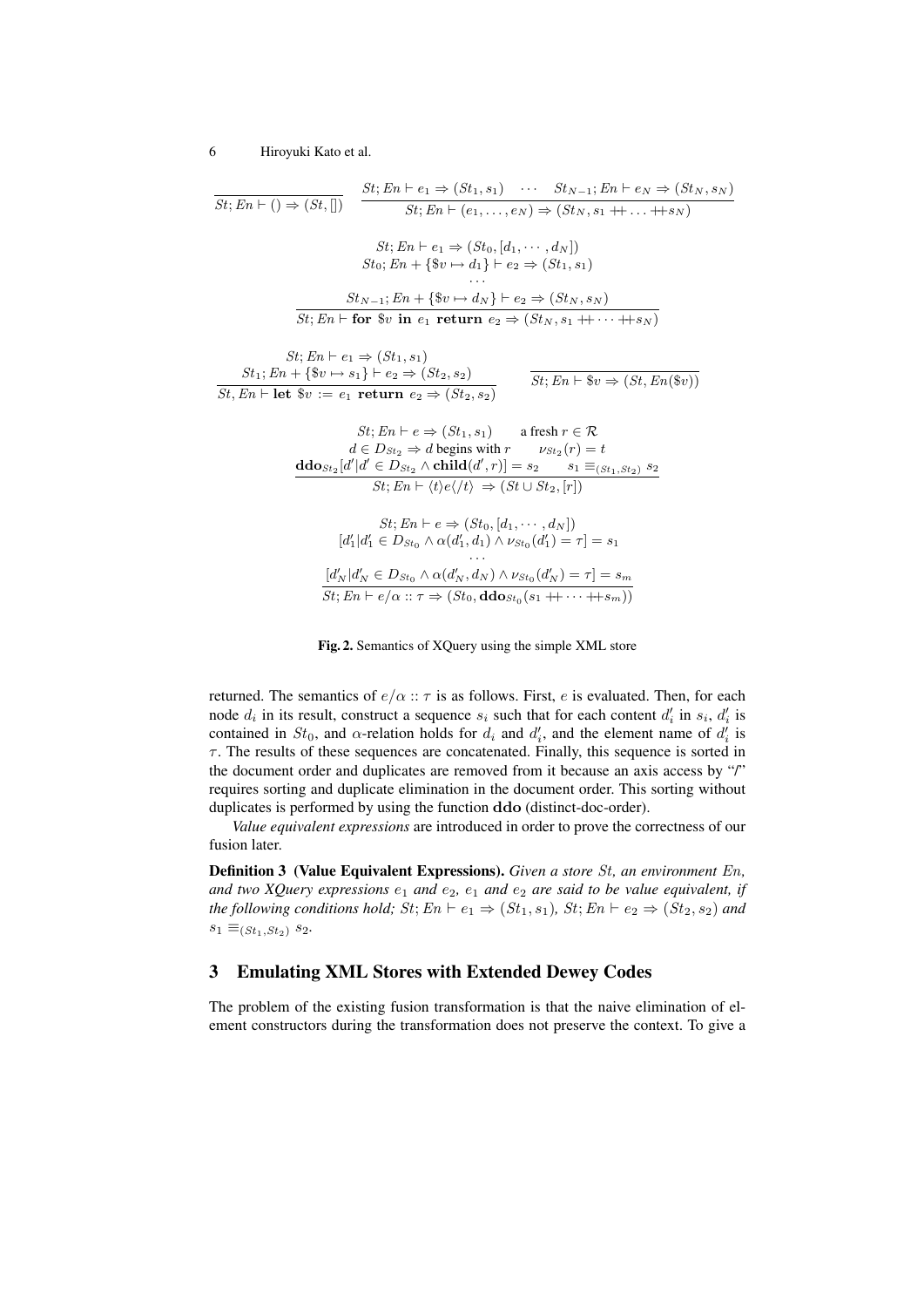correct fusion transformation, we should be able to emulate (keep track of) the context information (i.e., XML store) during the static transformation when an element is constructed. Our idea is to *lift dynamic operations on XML store to the static level of expression*, and it is based on the observation that Dewey order encoding of the result of the evaluation of an expression corresponds well to the structure of the expression.

#### 3.1 XML Store Emulation on Expression

First, we show an important property for element constructors in terms of Dewey code: The Dewey order encoding of the result of an evaluation of an expression corresponds to the structure of the expression. This enables us to associate the static transformation world with the dynamic evaluation world by using Dewey code.

Given an element construction  $\langle t \rangle e \langle t \rangle$ , we denote its relation with its result by  $\langle t \rangle e \langle t \rangle \sim r$  if there exist  $St$ ,  $En$ ,  $St'$  such that  $St$ ;  $En \vdash \langle t \rangle e \langle t \rangle \Rightarrow (St', r)$ .

*Property 1 (Dewey code correspondence in element construction).* For an element construction,  $\langle t \rangle e \langle t \rangle$ , the following properties hold.

- (i)  $\langle t \rangle e \langle t \rangle \sim r$ , where *r* ∈ R and *r* is not in the input store. (ii)  $\langle t \rangle e \langle t \rangle \rightarrow r$  and  $e \sim [r_1, \cdots, r_n]$  imply  $r_i = r.i$ .
- (iii) For  $\langle t \rangle (e_1, e_2) \langle /t \rangle$ ,  $(e_1, e_2) \sim [r_1, r_2]$  and  $d_1 \in r_1$  and  $d_2 \in r_2$  imply  $d_1 < d_2$ . (iv)  $\langle t_1 \rangle e_1 \langle t_1 \rangle \sim r_1$  and  $\langle t_2 \rangle e_2 \langle t_2 \rangle \sim r_2$  imply  $r_1 \neq r_2$ , where  $r_1, r_2 \in \mathcal{R}$ .

The above correspondence property hints that we should associate each expression with a Dewey code, so that these codes can be used to keep track of context information during the fusion transformation. For instance, for the element construction  $\langle t \rangle$ ( $\frac{f}{f}$  $\langle v \rangle$  $(c, \frac{f}{f}v/a)$ ) $\langle t \rangle$ , we may give the following Dewey order encoding to the expression:

$$
(\langle t \rangle (\text{S}v/c)^{r.1}, (\text{S}v/a)^{r.2} \langle /t \rangle)^r
$$

where  $e^d$  denotes that  $d$  is the Dewey order encoding of the expression  $e$  (we will define this formally in Section 4.)

One difficulty, however, remains in associating Dewey codes to expressions to keep the context information: how do we deal with the "for" ("let") expressions in XQuery? We have to extend Dewey code for this purpose.

#### 3.2 Extended Dewey Code

To be able to associate XQuery expressions with suitable context information, we propose an *extended Dewey code* (xD), defined by

$$
\hat{d} ::= n \hat{x} \mid \underline{\epsilon} \mid [\hat{d}, \hat{d}, \dots, \hat{d}]
$$

$$
\hat{x} ::= \epsilon \mid "." \hat{d} \mid " \#" \hat{d}
$$

where  $n \in (\mathcal{R} \cup \mathcal{I})$  with  $\mathcal{R}$  being a set of special codes<sup>6</sup> and  $\mathcal{I}$  being a set of integers. It has a hierarchical structure, the same as in XQuery expressions, because xD is an

<sup>6</sup> The special code is used to exploit *Property* 1 (i).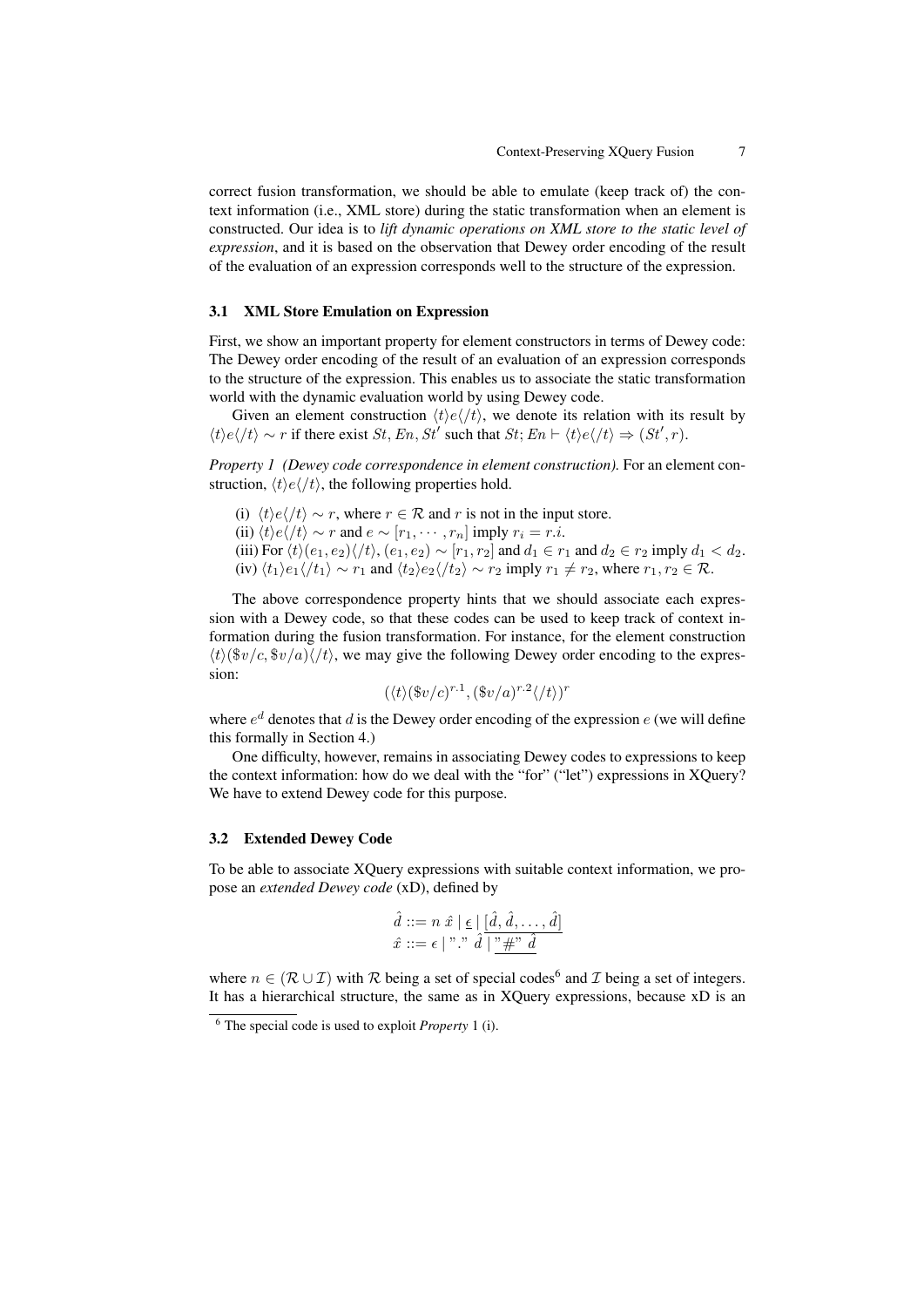

Fig. 3. A simple example for the document order in element creations

annotation for an XQuery expression. Here, the underlined parts are our extension, and  $\epsilon$  is used for a termination, so, every xD ends with  $\epsilon$ . Intuitively, the form of xD is as follows.  $\epsilon$  is annotated to an expression, which does not occur inside an element constructor. A sequence construction has the form of sequence<sup>7</sup> is used. The delimiter ".", which plays the same role as in the original Dewey codes, is used to represent parent-child relationships.

The delimiter "#", which is our extension, represents the association of a "return" clause with a "for" or "let" expression and is used to resolve sortings with duplicate elimination for multiple "for" or "let" expressions that are derived from identical "for" or "let" expressions. Figure 3 (c) shows how an element is constructed with the "for" expression  $(Q1)$ .

Q1:  $\langle a \rangle$  for  $\&u$  in *e* return  $(\&u/c,\&u/d)\langle/a \rangle$ 

To show the idea behind the design of our delimiter "#", let us consider the fusion transformation for the expression  $((Q1)/d, (Q1)/c)/\text{self}$  :: *\**. For the expressions (Q1)  $/d$  and (Q1)  $/c$ , we can get the *value equivalent* expressions (Q2) and (Q3), respectively, from the XQuery semantics.

Q2: for  $\mathcal{F}u$  in *e* return  $\mathcal{F}u/d$ Q3: for  $\frac{6}{3}u$  in *e* return  $\frac{6}{3}u/c$ 

Now consider the following expression  $(Q4)$ .

Q4: (((Q2))*,*((Q3)))*/* **self** :: *∗*

<sup>7</sup> This sequence is the same as the data model of XQuery. So, it is flattened, and singleton and its element cannot be distinguished.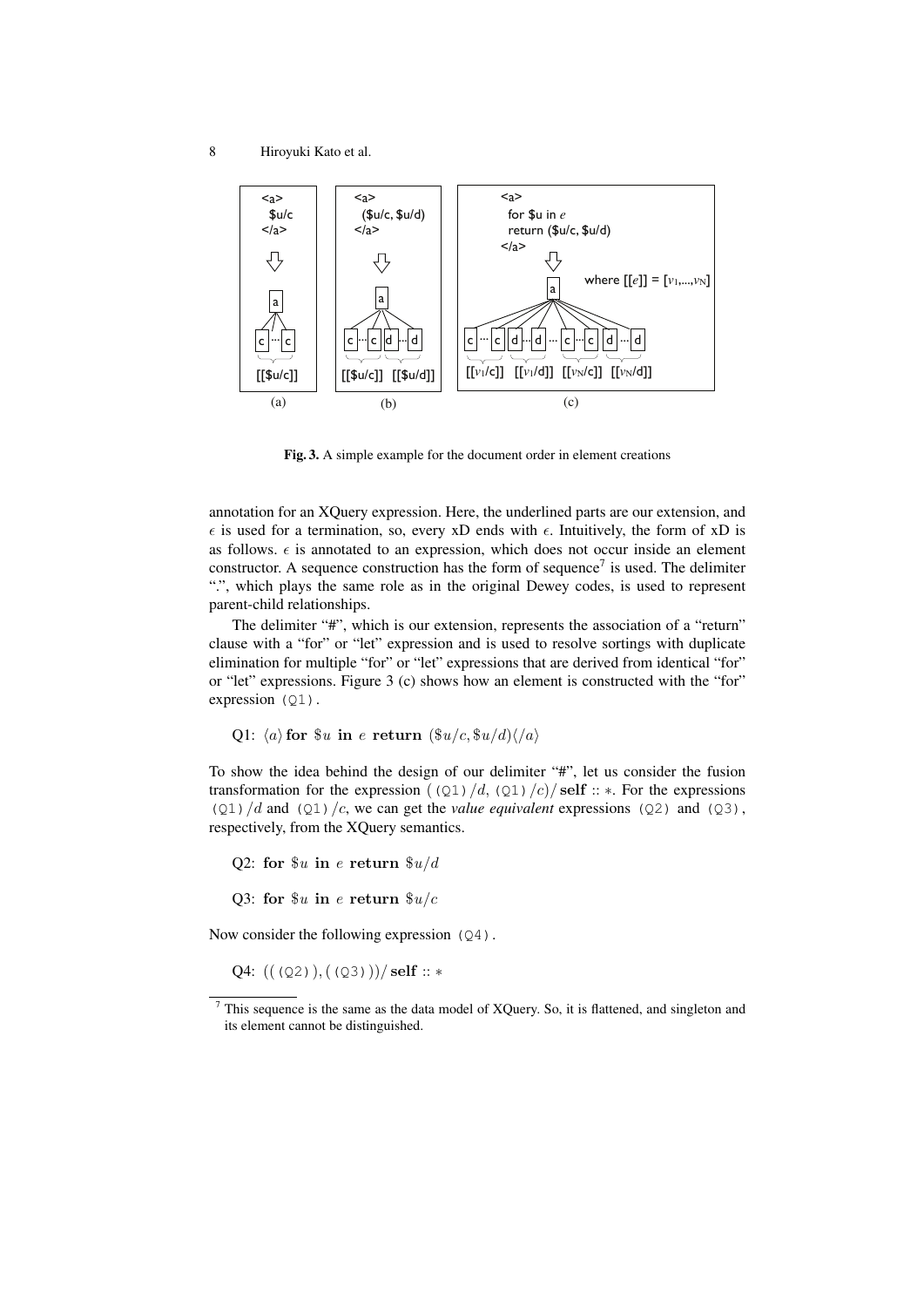Context-Preserving XQuery Fusion 9

$$
e^{\hat{d}} ::= \$v^{\hat{d}} \mid (e^{\hat{d}}, e^{\hat{d}}, ..., e^{\hat{d}})^{\hat{d}} \mid (e^{\hat{d}} / \alpha ::= \tau)^{\hat{d}} \mid (\text{for } \$v \text{ in } e^{\hat{d}} \text{ return } e^{\hat{d}})^{\hat{d}}
$$
  
 | (let  $\$v := e^{\hat{d}} \text{ return } e^{\hat{d}}\text{)}^{\hat{d}} \mid ((t)e^{\hat{d}}/(t))^{\hat{d}}$ 

#### Fig. 4. Annotated XQuery

As described in the previous section, since axis access by "/" requires sorting and duplicate elimination in document order, the correct transformation of  $(Q4)$  should result in  $(Q5)$ , in which two "for" expressions  $(Q2)$  and  $(Q3)$  are merged.

Q5: for 
$$
\$u
$$
 in  $e$  return  $(\$u/c, \$u/d)$ 

Here, we can capture the order of the two expressions in the "return" expressions by using "#". Thus, by encoding  $(Q1)$  into

$$
(\langle a \rangle (\text{for } \$u \text{ in } e \text{ return } (\$v/c, \$v/d))^{r.1\#[1,2]} \langle /a \rangle)^r
$$

and encoding  $(Q2)$  and  $(Q3)$  into

(for  $\mathscr{L}u$  in  $e$  return  $\mathscr{L}v/d$ )<sup> $r \cdot 1 \neq 2$ </sup> and (for  $\mathscr{L}u$  in  $e$  return  $\mathscr{L}v/c$ ) $r \cdot 1 \neq 1$ 

we can apply the transformation to  $(Q5)$  (See Section 4), thanks to sorting on subsequences produced by the "for" expressions.

Returning to our extend Dewey codes, we can introduce the context position of sorting and duplicate elimination over  $\hat{d}$  in a similar way to the original Dewey code (See [13] for details). Therefore, we can use the functions dc\_sort and remove\_dup for sorting and duplicate elimination, respectively. The difference from the sorting of the original Dewey code is in merging two extended codes sharing the same prefix until they reach  $\#$ . For instance, sorting  $[r.1 \# 2, r.1 \# 1]$  results in  $[r.1 \# [1, 2]$ .

## 4 XQuery Fusion

This section describes our algorithm for automatic fusion of XQuery expressions so that unnecessary element constructions can be correctly eliminated. Basically, we will focus on fusing the following subexpression,

*e/α*::*τ*

so that unnecessary element constructions in the query expression in *e* are eliminated under the context of "selection" by *α*::*τ* .

We add annotations of the extended Dewey codes to the XQuery expression (Figure 4). We sometimes omit the annotation if it is clear from the context. To simplify our presentation, we will assume that there is a global environment for storing all annotated expressions during our fusion transformation, and a function

*getExpGlobal*(*r* )

that can be used to extract the expression whose code is *r* from the global environment.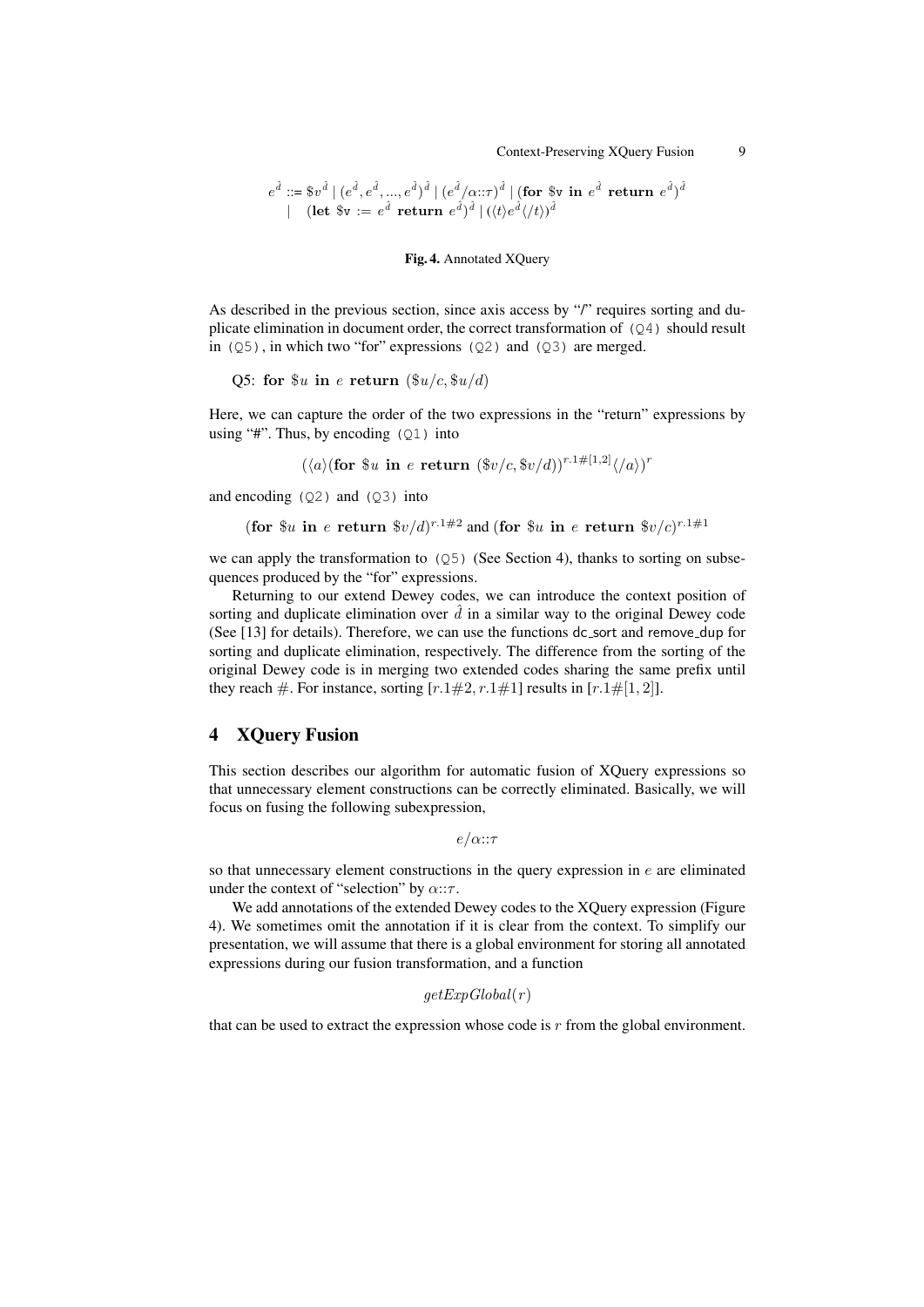$$
real ( ) Θ = ()[]
$$
\n
$$
real ( ) θ = ()[]
$$
\n
$$
real ( v ∂ θ) = ∫(0① + ∞(010))
$$
\n
$$
real ( e1, ..., eN) Θ = ⌊| ei' = 1 = 2 + ∂(0i + √(0i))
$$
\n
$$
real ( ei + √(0i + ∪(0i)) )
$$
\n
$$
real ( ei + √(0i + √(0i)) )
$$
\n
$$
real ( ei + √(0i + √(0i)) )
$$
\n
$$
real ( ei + ∘(0i + √(0i)) )
$$
\n
$$
real ( ei + ∘(0i + ∞(0i)) )
$$
\n
$$
real ( ei + ∘(0i + ∞(0i)) )
$$
\n
$$
real ( ei + ∘(0i + ∞(0i)) )
$$
\n
$$
real ( ei + ∘(0i + ∞(0i)) )
$$
\n
$$
real ( ei + ∘(0i + ∘(0i)) )
$$
\n
$$
real ( ei + ∘(0i + ∘(0i)) )
$$
\n
$$
real ( ei + ∘(0i + ∘(0i)) )
$$
\n
$$
real ( ei + ∘(0i + ∘(0i)) )
$$
\n
$$
real ( ei + ∘(0i + ∘(0i)) )
$$
\n
$$
real ( ei + ∘(0i + ∘(0<
$$

Fig. 5. Fusion by partial evaluation

#### 4.1 Fusion Transformation

Figure 5 summarizes our fusion transformation on XQuery expressions. Fusion is defined by a partial evaluation function peval:

$$
\text{peval} \ :: \ e \to \Theta \to e^{\hat{d}}
$$

which accepts an XQuery expression and an environment *Θ* (mapping variables bound by "let" or "for" to expressions):

$$
\Theta
$$
 ::  $Var \rightarrow (e^d, \text{let} | \text{for})$ 

*dˆ*

and produces a more efficient XQuery expression in which subexpressions are annotated by the extended Dewey codes. As will be seen later, the annotation is used to keep track of information of the order and the context among expressions, and it plays an important role in our fusion transformation. When the fusion transformation is finished, we can ignore all the annotations and get a normal XQuery expression as the final result.

The definition of peval in Figure 5 is straightforward. For a variable, if it is bounded by the outside "let", we retrieve its corresponding expression from the environment; otherwise, it must be a variable bound by the outside "for", and we leave it as is. For a sequence expression, we partially evaluate each element expression and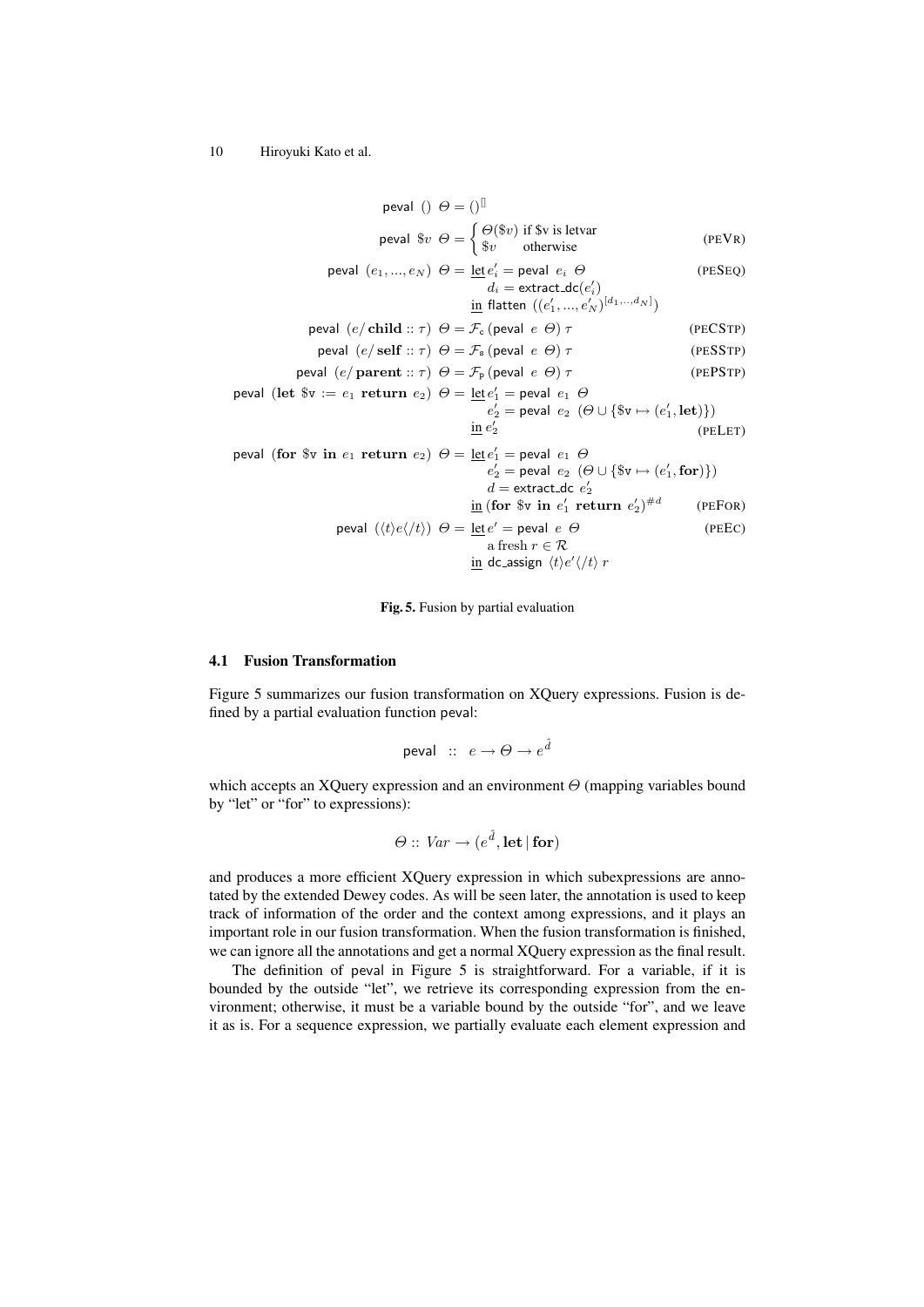$$
\begin{aligned}\n\text{dc}.\text{assign }() \cdot r &= ()^{\parallel} \\
\text{dc}.\text{assign } \$v \cdot r &= \$v^r \\
\text{dc}.\text{assign } (e/c) \cdot r &= (e/c)^r \\
\text{dc}.\text{assign } (e_1, \ldots, e_n) \cdot r &= \underbrace{\text{let } r_0 = r}_{e'_i = \text{dc}.\text{assign } e_i \cdot r_{i-1}} \\
r_i &= \text{succ}(\text{extract}.\text{dc}e'_i) \\
\text{in } (e_1, \ldots, e_n)^{[r_1, \ldots, r_n]} \\
\text{dc}.\text{assign } (\langle t \rangle \cdot e \langle t \rangle) \cdot r &= \underbrace{\text{let } e' = \text{dc}.\text{assign } e_i \cdot r.1}_{\text{in } \langle t \rangle \cdot e' \langle t \rangle^r} \\
\text{dc}.\text{assign } (\text{for } \$v \text{ in } e_0 \text{ return } e) \cdot r &= \underbrace{\text{let } e' = \text{dc}.\text{assign } e \cdot 1}_{\text{bs} = \text{extract}.\text{dc } e'} \\
\text{in } (\text{for } \$v \text{ in } e_0 \text{ return } e') \cdot r^{\#bs}\n\end{aligned}
$$

Fig. 6. Dewey code propagation

group them into a new sequence annotated with Dewey codes from the results of each element expression. Note that we use flatten to remove nested sequences (e.g., flatten $((e_{11}^{r_1},e_{12}^{r_2})^{[r_1,r_2]},e_3^{r_3})^{[[r_1,r_2],r_3]}=(e_{11}^{r_1},e_{12}^{r_2},e_3^{r_3})^{[r_1,r_2,r_3]}),$  and extract\_dc to get annotated Dewey code from an expression (i.e., extract\_dc  $e^d = d$ ). For a location step expression  $e/\alpha$ :: $\tau$ , we perform fusion transformation to eliminate unnecessary element constructions in *e* after partially evaluating *e*. We will discuss the definitions of the three important fusion functions  $\mathcal{F}_c$ ,  $\mathcal{F}_s$ , and  $\mathcal{F}_p$ , later. For a "let" expression, we first partially evaluate the expression  $e_1$ , and then partially evaluate  $e_2$  with an updated environment and return it as the result. We do similarly for a "for" expression except that we finally produce a new "for" expression by gluing partially evaluated results together. For an element construction, after partially evaluating its content expression  $e$  into  $e'$ , we create a new Dewey code for annotating this element and propagate this Dewey code information to all subexpressions in  $e'$  (with the function dc\_assign) so that we can access (recover) this element constructor when processing the subexpressions of  $e'$ . It is this trick that helps to solve the problem of  $e_2 \circ e_m$  in the Introduction.

Dewey Code Propagation Propagating the Dewey code of an element construction to its subexpressions plays an important role in constructing our fusion rules, described later, for correct fusion transformation.

Figure 6 defines a function dc assign *e <sup>−</sup> r*:

$$
\text{dc} \text{-assign} :: e^{\hat{d}} \rightarrow \hat{d} \rightarrow e^{\hat{d}}
$$

which is to propagate the Dewey code *r* into an annotated expression *e* by assigning proper new Dewey codes to *e* and its subexpressions. In what follows, we will explain some of the important equations in this definition. Note that we write *e <sup>−</sup>* to denote that the Dewey code of *e* is "don't care".

The equation (DCPSEQ) horizontally numbers sequence expressions. The function succ is used to enforce numberings using a strictly greater value relative to previously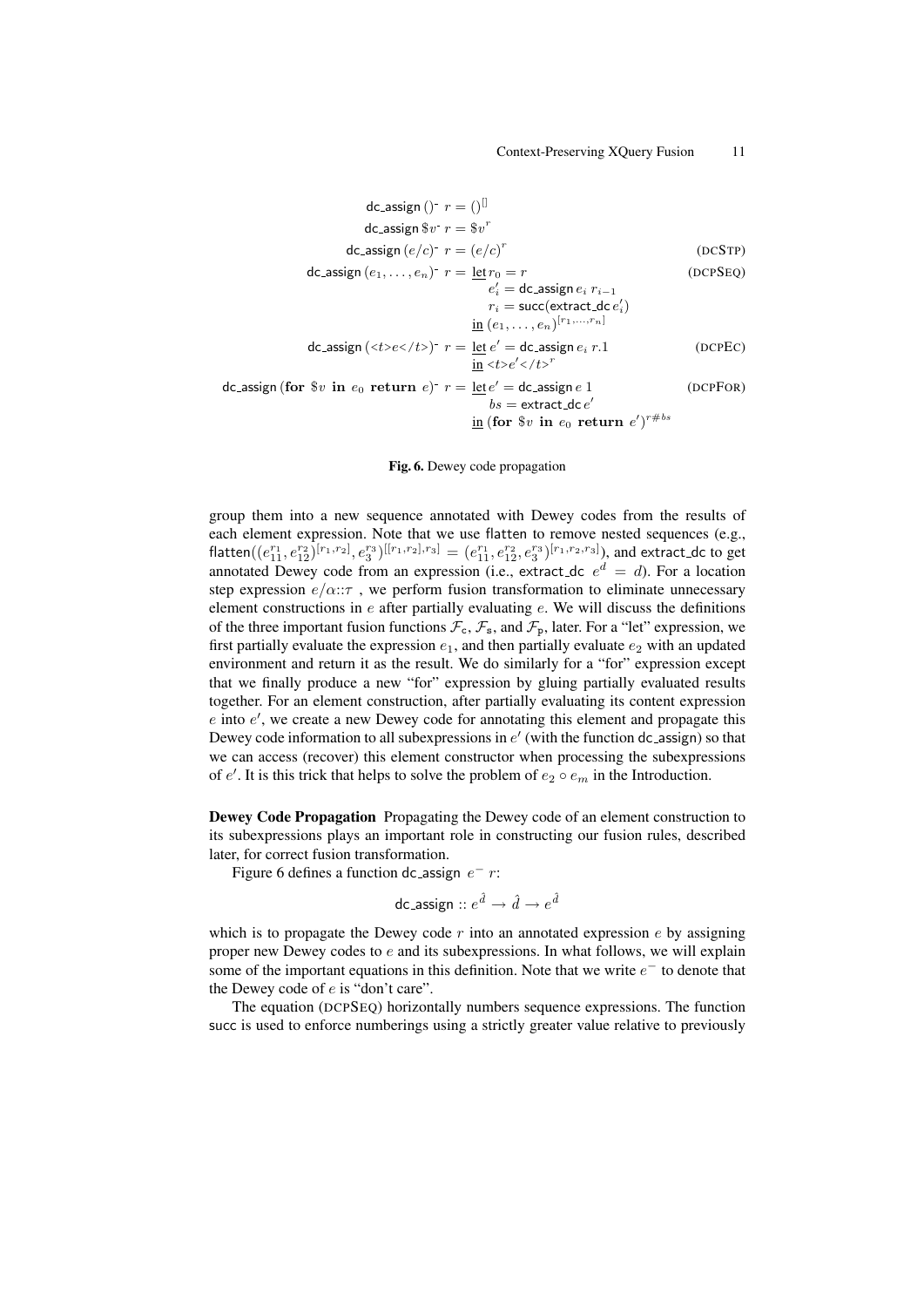$$
\mathcal{F}_{c} :: e^{\hat{d}} \to \tau \to e^{\hat{d}}
$$
\n
$$
\mathcal{F}_{c} e^{d} \tau = \begin{cases}\n\text{remove\_dup} \ (e'_{1}, ..., e'_{N}) \ \text{if} \ \text{dc\_sort} \ \text{success} \\
(e^{d}/\text{child} :: \tau)^{\epsilon} \ \text{otherwise}\n\end{cases}
$$
\nwhere  $(e'_{1}, ..., e'_{N}) = \text{dc\_sort}(\text{filter}(\text{equal\_to }\tau)(\text{get\_children } e^{d}))$  (CFUSION)

$$
\mathcal{F}_{s} :: e^{\hat{d}} \to \tau \to e^{\hat{d}}
$$
\n
$$
\mathcal{F}_{s} e^{d} \tau = \begin{cases}\n\text{remove\_dup} \ (e'_{1}, ..., e'_{N}) \ \text{if } \text{dc\_sort} \ \text{success} \\
 (e^{d}/\text{self} :: \tau)^{\epsilon} \end{cases} \text{otherwise}
$$
\n
$$
\text{where } (e'_{1}, ..., e'_{N}) = \text{dc\_sort}(\text{filter}(\text{equal\_to } \tau)(\text{get\_self } e^{d})) \tag{SFUSION}
$$

$$
\mathcal{F}_{\mathbf{p}} :: e^{\hat{d}} \to \tau \to e^{\hat{d}}
$$
\n
$$
\mathcal{F}_{\mathbf{p}} e^d \tau = \begin{cases}\n\text{remove\_dup} \ (e'_1, ..., e'_N) \ \text{if } d\mathbf{c}\text{-sort succeeds} \\
 (e^d / \text{parent} :: \tau)^\epsilon \qquad \text{otherwise}\n\end{cases}
$$
\nwhere  $(e'_1, ..., e'_N)$  =  $d\mathbf{c}\text{-sort}(\text{filter}(\text{equal}\text{-}t\sigma\tau)(\text{get\_parent } e^d))$  (PFUSION)

get children :: 
$$
e^{\hat{d}} \rightarrow e^{\hat{d}}
$$
  
\nget children  $\$v^{\cdot} = (\$v/child::*)^{\epsilon}$  get children  $(0^{\parallel} = (0^{\parallel})$   
\nget children  $(e_1, ..., e_N)^{\cdot} = \text{flatten }((e'_1, ..., e'_N)^{[d_1, ..., d_N]})$   
\nwhere  $e'_i = \text{get children } e_i$   $d_i = \text{extract.de}(e'_i)$  (GCSeQ)  
\nget children  $(e/\text{child::} e_n)^{\cdot} = (e/\text{child::} e_n/\text{child::} *)^{\epsilon}$   
\nget children  $(\langle e_n \rangle e^{\hat{d}} \langle e_n \rangle)^{\cdot} = e^{\hat{d}}$  (GCEC)  
\nget children (for  $\$v$  in  $e$  return  $(e_1, ..., e_N)^{r \#[b_1, ..., b_N]}$   
\n
$$
= \begin{pmatrix} \text{for } \$v \text{ in } e \text{ return } (e_{11}, e_{12}, ..., e_{1n_1}, \\ e_{21}, e_{22}, ..., e_{2n_2}, \\ ..., \\ e_{N1}, e_{N2}, ..., e_{Nn_n} \end{pmatrix}
$$
  
\nwhere  $(e_i_1, ..., e_{in_i}) = \text{get children } e_i$   $r_{ij} = \text{extract.de } e'_{ij}$   
\n $r' = r \# [b_1.r_{11}, ..., b_1.r_{1n_1}, \\ b_2.r_{21}, ..., b_2.r_{2n_2}, \\ ..., \\ b_N.r_{N1}, ..., b_N.r_{Nn_n}]$  (GCFOR)

get\_self, get\_parent  $:: e^{\hat{d}} \rightarrow e^{\hat{d}}$ get\_self  $e^r = e^r$  get\_parent  $e^{r.n} = getExpGlobal(r)$ 

Fig. 7. Fusion rules for three kinds of *axis*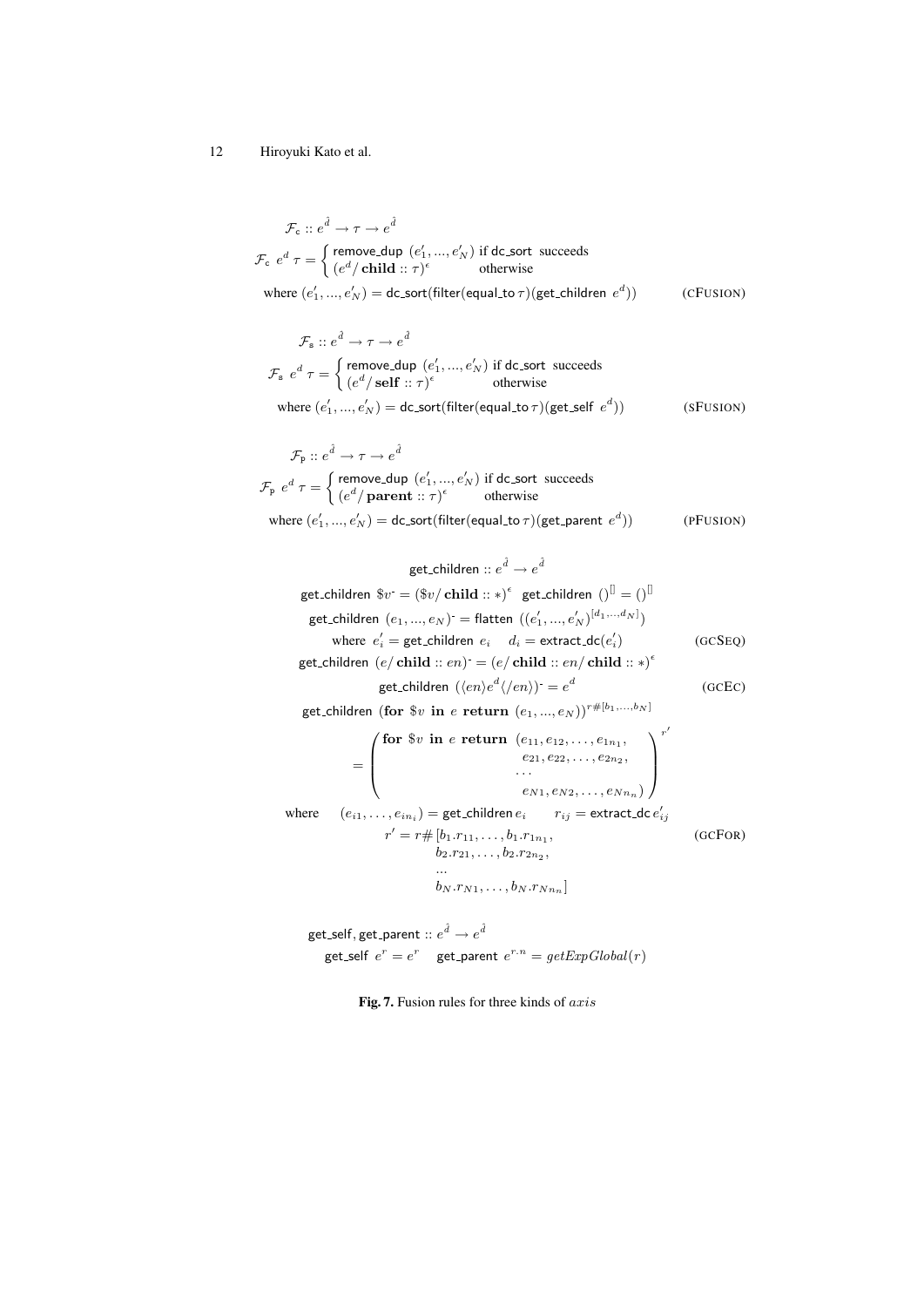processed expressions (e.g., succ  $r \cdot 1 = r \cdot 2$ ). (DCPEC) introduces a vertical structure to the numbering by initiating dc assign for the subexpression *e* by adding ".1" to its second parameter. The equations that needs additional attention are (DCSTP) and (DCPFOR). In (DCSTP), it may seem unusual for dc assign not to recurse subexpression *e*. However, considering that the path expression itself does not introduce an additional parent-child relationship and that dc\_assign always handles expressions already partially evaluated expressions, there is no additional chance to simplify the path expression further by using the Dewey code allocated to the subexpression. In particular, the characteristic equation (DCPFOR), which introduces # structure to the Dewey code, numbers the expression *e* at the return clause. Note that the second parameter of the recursive call for *e* is reset to 1. *bs* that reflects the horizontal structure produced by the return clause is combined with the # sign to produce  $r \neq b s$  as the top level code allocated to the "for" expression.

Lemma 1. *From the definition of* dc assign*, given an XQuery expression e, the extended Dewey code assigned by* dc assign *e <sup>−</sup> r satisfies* Property *1.*

**Fusion Rules** Our fusion transformation on  $e/\alpha$ :: $\tau$  is based on the three fusion rules (functions)  $\mathcal{F}_c$ ,  $\mathcal{F}_s$  and  $\mathcal{F}_p$  in Figure 7 that respectively correspond to three axis types. The basic procedure is as follows:

- 1. Extract (get) subexpressions according to the axis  $\alpha$ ;
- 2. Select those that produce nodes whose name is equal to the tag name *τ* by using a filter;
- 3. Sort the remaining subexpressions according to their Dewey codes;
- 4. If the above sort step succeeds, remove the duplicated subexpressions and return its sequence as the result; otherwise, end fusion.

More concretely, let us consider the definition of  $\mathcal{F}_c$ . We use get\_children *e* to get a sequence of subexpressions that contribute to producing children of the XML document that can be obtained by evaluating  $e$ , and use the filter(equal to  $\tau$ ) function to keep those that are equal to  $\tau$ , where filter  $p$   $xs = [x \mid x \leftarrow xs, p \, x]$ . The resulting sequence expression is sorted according to their Dewey codes by dc sort. This sorting may fail since not all of the Dewey codes are comparable. If the sorting succeeds, we return a sequence expression by removing all duplicated element subexpressions; otherwise, we end fusion by returning the original expression  $e /$  **child** ::  $\tau$ .

Our fusion transformation always terminates and is correct, as summarized by the following theorem.

**Theorem 1** (Correctness of Fusion). *For an XQuery expression e, if* peval  $e \{ \}$  $e^{d'}$  then  $e$  *and*  $e'$  *are value equivalent expressions.* 

*Proof.* (sketch): It is sufficient to show the correctness for location step expressions. For other expressions, it is straightforward to show the correctness by using structural induction on the expressions. For location step expressions, the correctness is implied by Lemma 1 and a property of the sorting without duplicates on xD (See [13] for details) together with the semantics of the location step expressions. $\Box$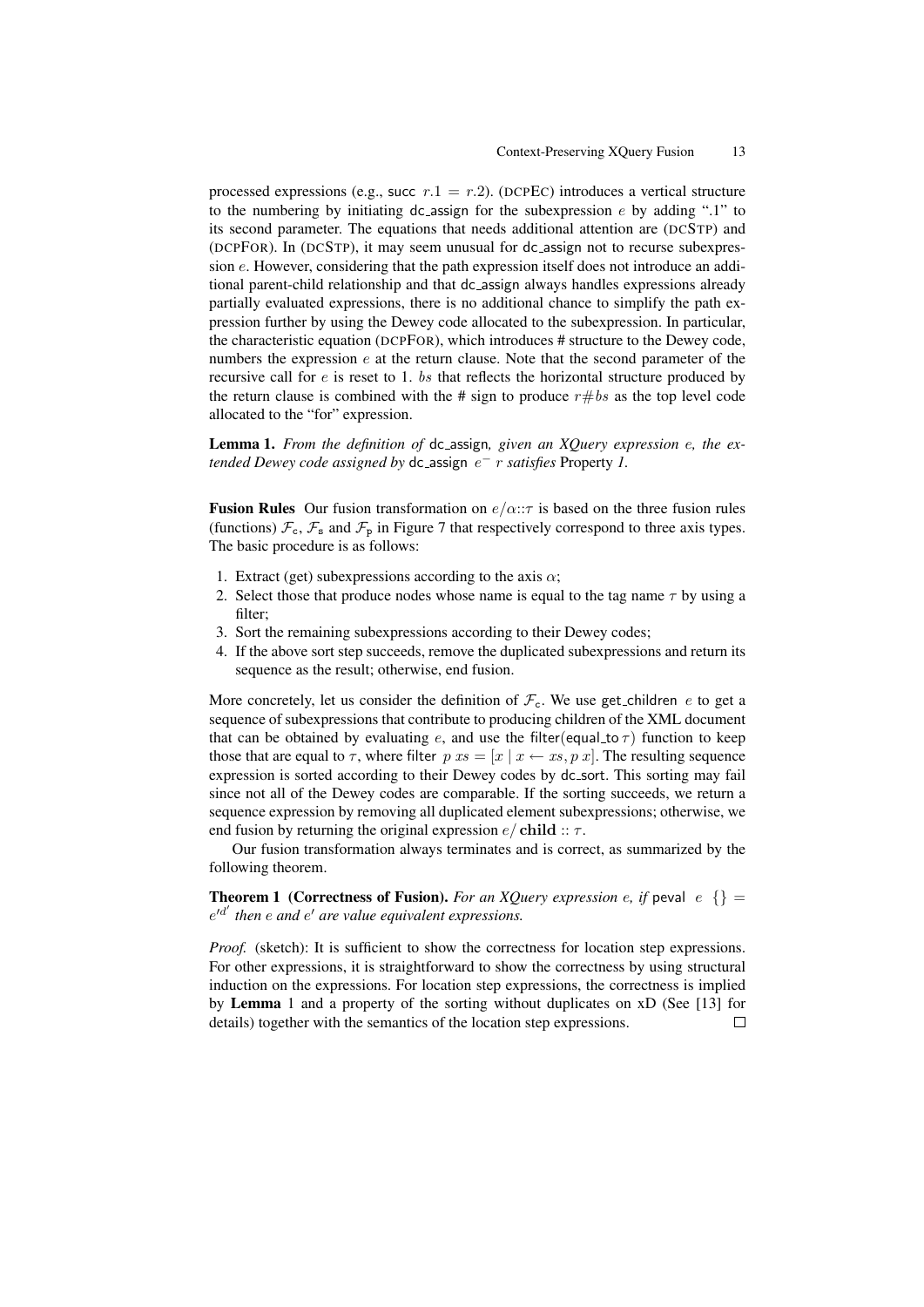**Simple Example** For  $e_1 \circ e_m$  described in the introduction, our fusion function peval works as follows.

```
peval e_1 \circ e_m \{\} {(PECSTP); (PELET); (PEEC)}
      \det f{t} := \langle s{a}\rangle \{ (\langle \text{llhs} \rangle / \text{na} / \text{rhs} / \text{item}^{r.1.1} \langle / \text{llhs} \rangle^{r.1},\langlerhs\rangle/na/lhs/item<sup>r.2.1</sup>\langle/rhs\rangle<sup>r.2</sup>\rangle<sup>[r.1,r.2]\rbrace\langle/sa\rangle<sup>r</sup></sup>
     return let v := (\frac{t}{r}) /rhs, \frac{t}{r} /hs) return \frac{v}{r} /item
 {(PELET); (PESEQ); (PECSTP); (PECSTP)}
      \det \$\mathit{v} := (\langle \mathsf{rhs} \rangle / \mathsf{na} / \mathsf{l}\mathsf{hs} / \mathsf{item}^{r.2.1} \langle / \mathsf{rhs} \rangle^{r.2},\langleIhs\rangle/na/rhs/item<sup>r.1.1</sup></sub>\langle/Ihs\rangle<sup>r.1</sup>)<sup>[r.2,r.1]</sup>
     return $v/item
 {(PECSTP)}
      remove dup (dc sort (/na/lhs/itemr.2.1
, /na/rhs/itemr.1.1
))
→
      (/na/rhs/itemr.1.1
, /na/lhs/itemr.2.1
)
```
For  $e_2 \circ e_m$ , which is also from the introduction, peval performs the correct transformation.

```
peval e_2 \circ e_m {}
 {(PELET); (PESEQ); (PECSTP); (PECSTP)}
       \det \, \$t := \langle \mathsf{sa} \rangle\{ (\langle \mathsf{I} \mathsf{hs} \rangle / \mathsf{na} / \mathsf{rhs} / \mathsf{item}^{r.1.1} \langle / \mathsf{I} \mathsf{hs} \rangle^{r.1},\langlerhs\rangle/na/lhs/item<sup>r.2.1</sup>\langle/rhs\rangle<sup>r.2</sup>)<sup>[r.1</sup>,r.2]}\langle/sa\rangle<sup>r</sup>
      return let \mathscr{F}_v := \mathscr{F}_t/\mathsf{rhs}/\mathsf{item} return \mathscr{F}_v/\mathsf{...} {(PELET); (PECSTP); (PEPSTP); (PEVR)}
       /na/lhs/itemr.2.1
/..
 {(PFUSION)}
       \langlerhs\rangle/na/lhs/item<sup>r.2.1</sup>\langle/rhs\rangle<sup>r.2</sup>
```
## 5 Related work

There are many studies on rewriting XQueries into other XQueries [11, 18, 14, 20]. The study most related to ours in the sense of eliminating redundant expressions is [11]. The authors of [11] proposed a rewriting optimization that replaces expressions which return empty sequences with () by using an emptiness detection based on static analysis. In contrast, our rewriting eliminates redundant element constructors as well.

Koch [14] and Page et al. [18] introduced some classes for composite XQuery and proposed XQuery-to-XQuery transformations over the classes of XQuery they defined. Their target queries don't contain newly constructed nodes. In the real world, however, practical expressions such as schema mapping always return newly constructed elements.

Tatarinov et al. proposed an efficient query reformulation in data integration systems, in which XML and XQuery are used for the data model and schema mapping, respectively [20]. In this system, the composition of the element construction is typical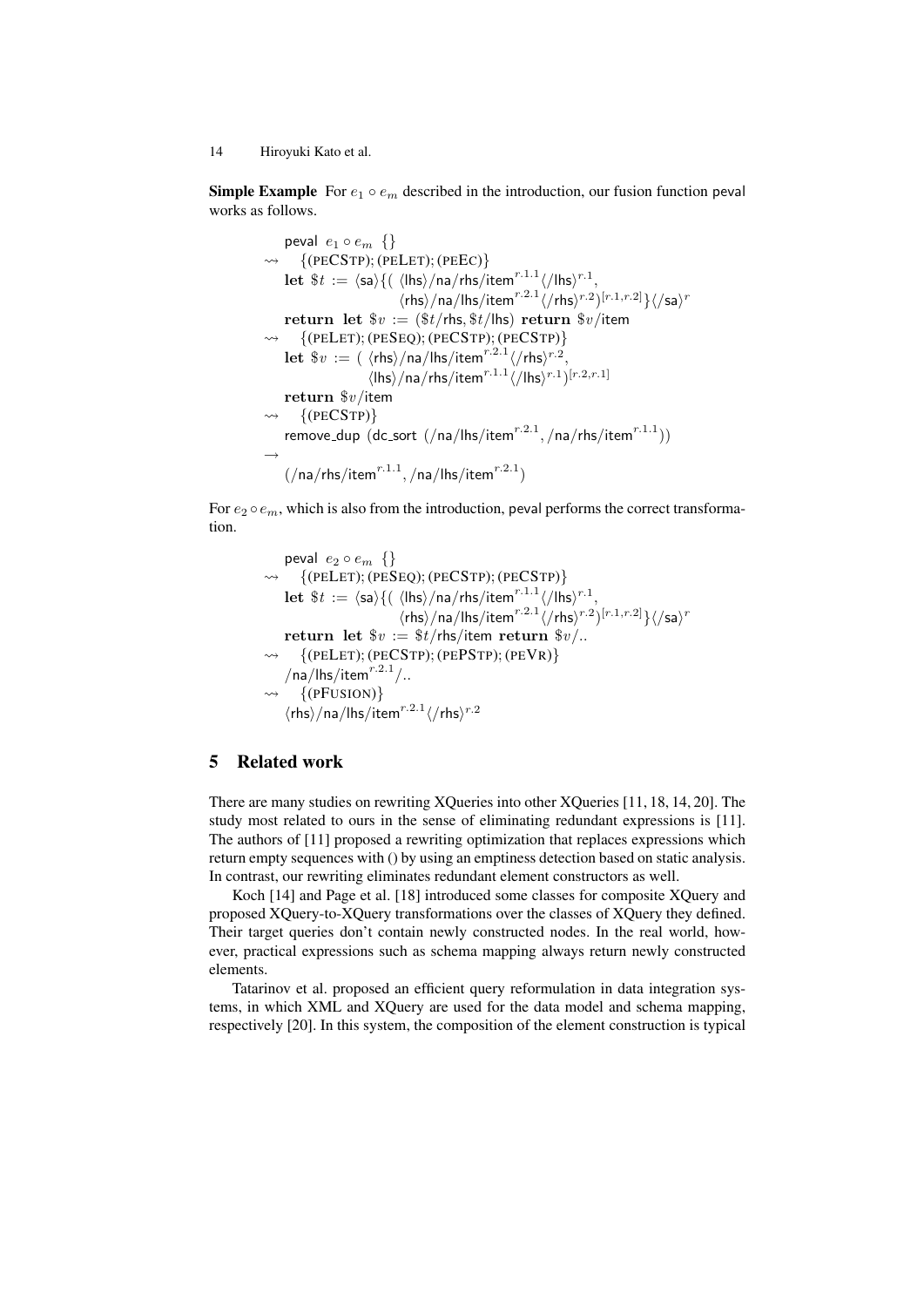because the schema mapping that maps one element to an other element involves element construction. They treat the actual reformulation algorithm as a black box. Our work attempts to open the box and exploit some of its properties.

Fusion has been extensively studied in the functional programming (FP) community [22, 2, 7, 17]. Referentially transparent FP languages allow naive fusion rules (F), as we saw in the Introduction, if the element constructor behaves like the constructors in FP. However, since the element constructor introduces a new node identity in each evaluation, thereby breaking the referential transparency, it is not directly applicable. It would be interesting to promote the identity as a first class object by using the technique described in [16], but our focus here is to perform XQuery-to-XQuery transformations, and the node identity is not a first class object in XQuery.

### 6 Conclusion

We proposed a new rewriting technique for XQuery fusion to eliminate unnecessary element constructions in the expressions while preserving the document order. The prominent feature of our framework is its static emulation of the XML store and assignment of extended Dewey codes to the expressions. The result is easy construction of correct fusion transformations.

We implemented a prototype system in Objective Caml. It consists of about 4600 lines of code. Currently it works stand-alone by reading XQuery expressions from standard input and produces rewritten XQueries to standard outputs. The system is available at http://www.biglab.org/fusion.

We believe that our approach can be generalized straightforwardly to handle the other axes including "transitive" axes like **ancestor**.

Acknowledgments We would like to thank the anonymous reviewers for their extensive and extremely helpful comments. Part of this work was supported by Grant-in-Aid for Scientific Research No. 22300012, No. 20500043, and No. 20700035.

#### References

- 1. S. Amano, L. Libkin, and F. Murlak. XML Schema Mappings. In *PODS*, pages 33–42, 2009.
- 2. W. Chin. Safe Fusion of Functional Expressions. In *Proc. Conference on Lisp and Functional Programming*, pages 11–20, San Francisco, California, June 1992.
- 3. S. Daniels, G. Graefe, T. Keller, D. Maier, D. Schmidt, and B. Vance. Query optimization in revelation, an overview. *Data Eng.*, 14(2):58–62, 1991.
- 4. A. Deutsch, Y. Papakonstantinou, and Y. Xu. The NEXT Framework for Logical XQuery Opimization. In *Proc of VLDB*, pages 168–179, 2004.
- 5. L. Fegaras and D. Maier. Optimizing object queries using an effective calculus. *ACM Trans. Database Syst.*, 25(4):457–516, 2000.
- 6. M. Fernamdez, J. Hidders, P. Michiels, J. Simeon, and R. Vercammen. Optimizing sorting and duplicate elimination in xquery path expressions. In *Proceedings of 16th International Conference on Database and Expert Systems Applications (DEXA 2005)*, 2005.